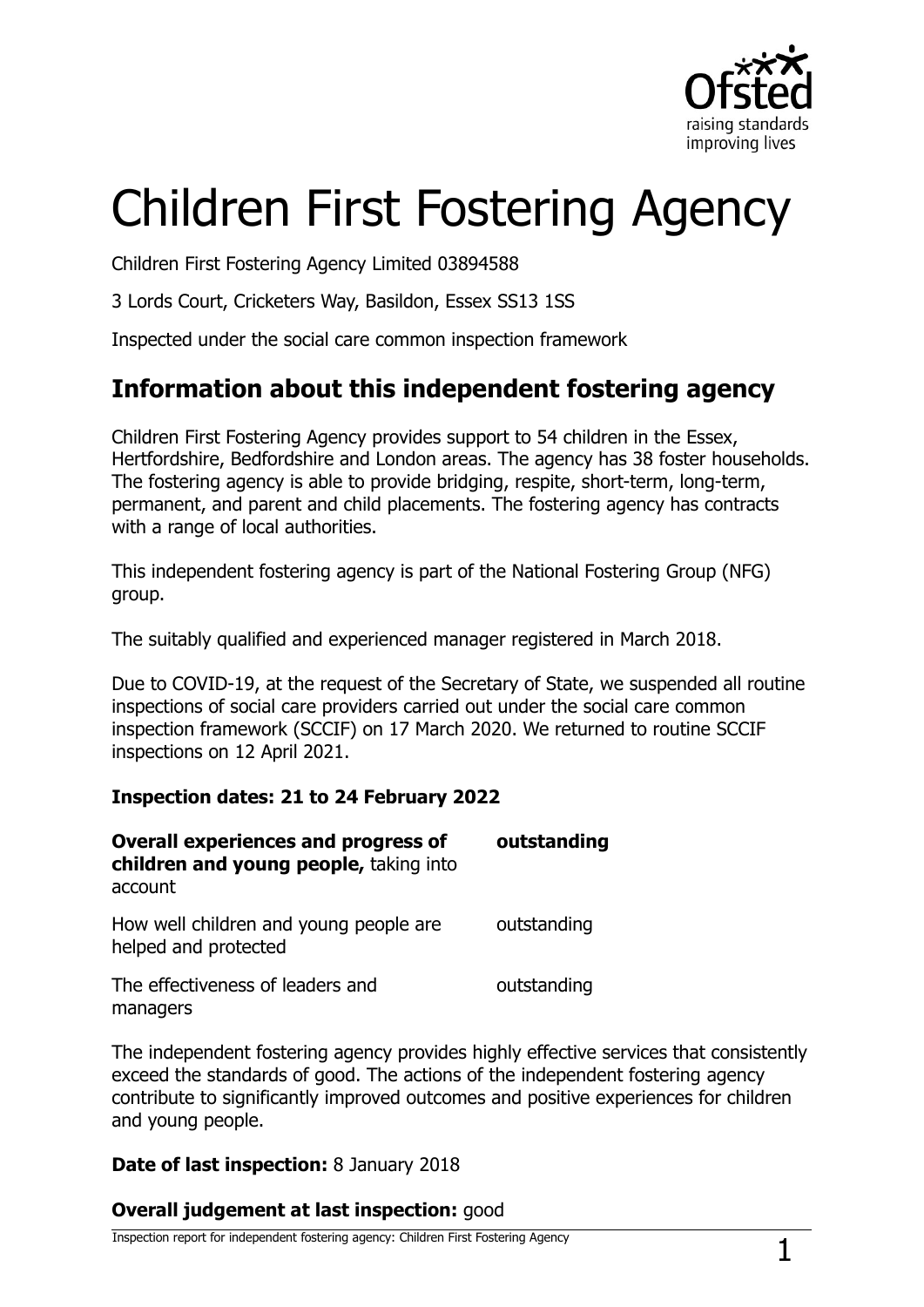

## **Enforcement action since last inspection:** none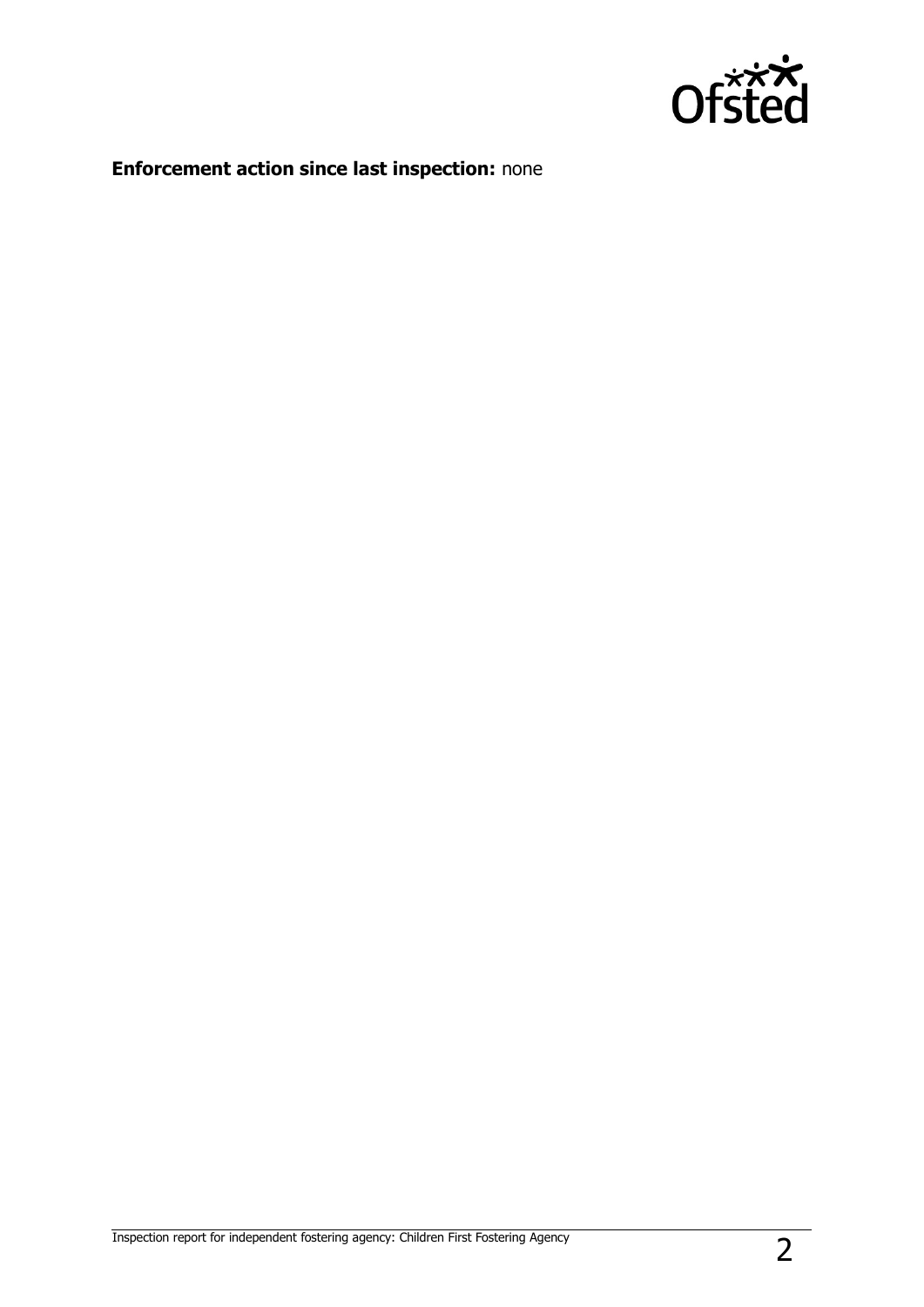

## **Inspection judgements**

#### **Overall experiences and progress of children and young people: outstanding**

This agency makes a significant positive difference for the children it looks after. Each child is meticulously matched with a foster family that can meet their particular needs. As a result, the number of children with unplanned endings is low. The vast majority of children are flourishing. They grow and develop as valued members of the fostering family with a sense of permanence and belonging. The children describe feeling nurtured, treasured and loved. One child said, 'My foster carer is like my mum, she is my actual family.'

Inclusivity is embedded in the agency's practice. Children with additional needs are very well supported by their foster carers. One foster family has designed a library of symbol books on topics such as wearing a mask, specifically to help their children understand the world around them, social behaviours and, more recently, the COVID-19 pandemic.

All foster families have personalised welcome books which describe their family. Whenever possible, introductory meetings take place. Regular visits and video calls helped one foster carer to quickly establish trust with a young parent. This young parent said, 'The foster carer provides the best support that I've ever had.' The placing social worker said that this good-quality support has enabled the parent to demonstrate good parenting ability. As a result, the care plan has changed. The social worker said, 'This was something that we never thought would happen.'

The carers recognise the importance of, and creatively promote, the children's relationships with their families and friends. For example, one carer helps their child to make a weekly video for their birth parent. Another carer, who has looked after their children since they were babies, sensitively helps the children each Mother's Day to celebrate their deceased mother's life and mark her passing.

All school-age children are in education and have the help and support that they need. The agency encourages varied learning opportunities from an early age, with fun activities such as art and crafts, bingo card word search and joining in the national '500 Words' creative writing event. World Book Day continued despite the pandemic, with a virtual Mad Hatter's tea party dress-up event. The children progress well and many enjoy high levels of educational attainment. The foster carers encourage children to have goals and aspirations for their future. One placing authority worker said that their child's 'passion and drive for a better future, life achievements and ability to have such great articulation' came from their foster carer.

The agency provides an impressive education offer for children who are fostered and birth children. Foster families are provided with good-quality guidance on current education frameworks which helps them to navigate education pathways and challenges. All children have access to a variety of subscribed online resources.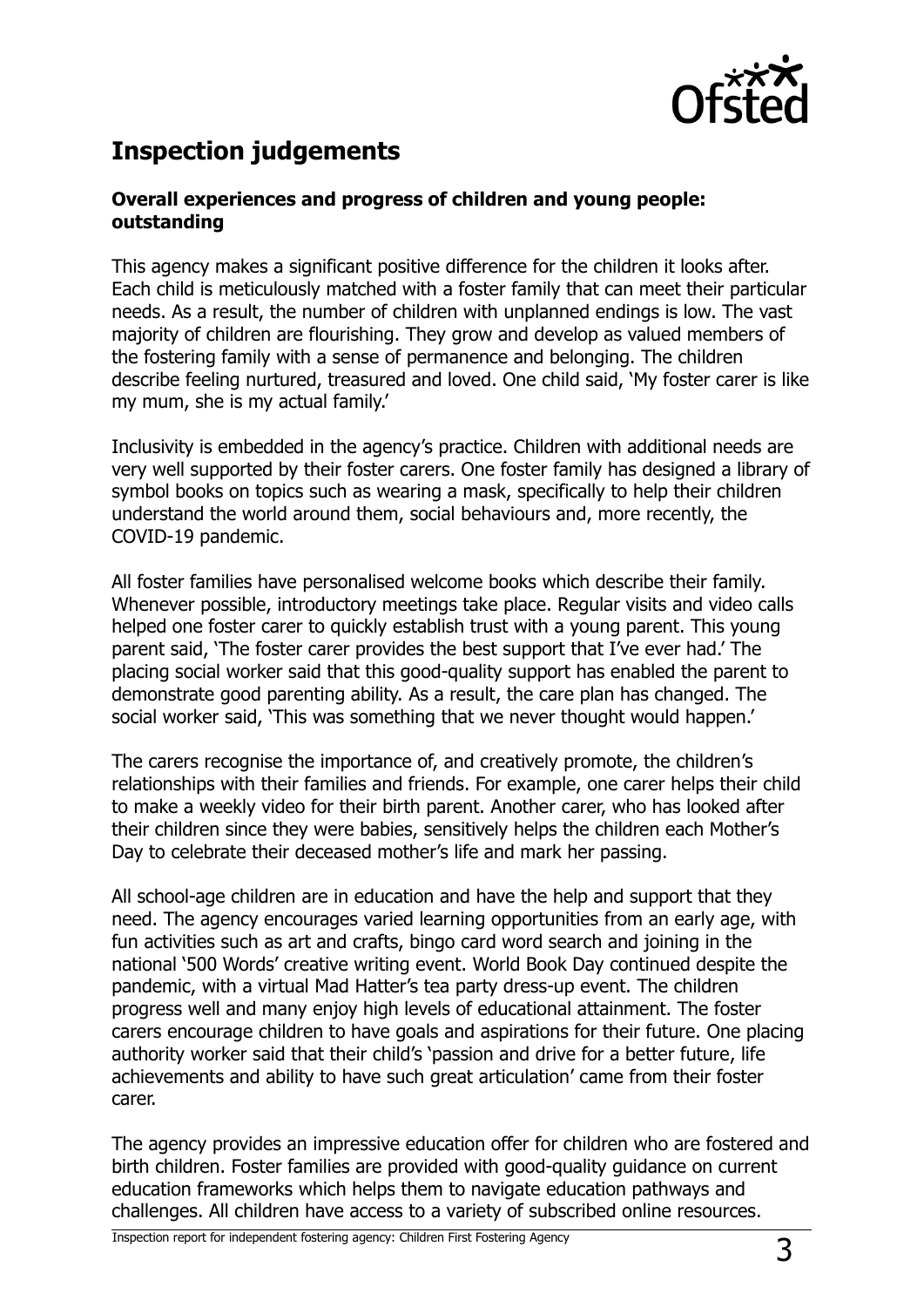

During the pandemic, the agency provided links to helpful learning websites. Some of these resources are available in a variety of languages and formats, promoting greater accessibility for children with additional needs or whose first language is not English. The agency has provided training for carers on accessing these resources to ensure that no child misses out.

The children are encouraged to pursue their individual interests, such as hockey, scuba diving, music and football. They are supported to take up part-time jobs and develop entrepreneurial spirit. For example, one child set up a car cleaning business. The agency offers children opportunities to move outside their comfort zone and experience new things. The children are able to complete all levels of the Duke of Edinburgh Awards, funded by the agency. They have been enabled to join the British Explorers Society trips organised in partnership with National Geographic. The children are supported to present a personal statement and fundraise for the trip. These are skills which will stand them in good stead for job or university applications. Successful applicants from this agency have previously travelled to the Amazon, and the applicant this year is going to the Yukon.

The agency has excellent support systems for children and foster carers, including practical support and an impressive therapeutic offer for carers. Through training in therapeutic parenting, and the support and guidance of agency social workers, the secure base therapeutic model of care permeates the agency. The foster carers have a strong understanding of attachment and the importance for children of a sense of their life story and where they come from. One child said, 'She [the foster carer] helps me navigate my past and helps me plan my future. She knows me better than I know myself.'

The children and their carers described family bonding experiences between birth and foster children, such as becoming gym training partners and cooking together. The attachments developed between the children and their foster families means that in some households young people move seamlessly between university and home, replicating many non-fostering households throughout the country. Some children continue to receive support long after they have grown up and left home.

The children, staff and partner professionals hold the foster carers in high regard. They described carers who consistently show great passion, empathy and childcentred practice. The foster carers talk about the children with pride and love. One foster carer said, 'They [the children] are my family and will be part of my life forever.'

#### **How well children and young people are helped and protected: outstanding**

The agency staff and foster carers understand their pivotal roles in ensuring that children are kept safe. Foster carers undertake training in safeguarding children, including in the wider safeguarding agenda such as exploitation and preventing radicalisation. The foster carers are alert to and understand their important role in identifying and minimising any emerging risks.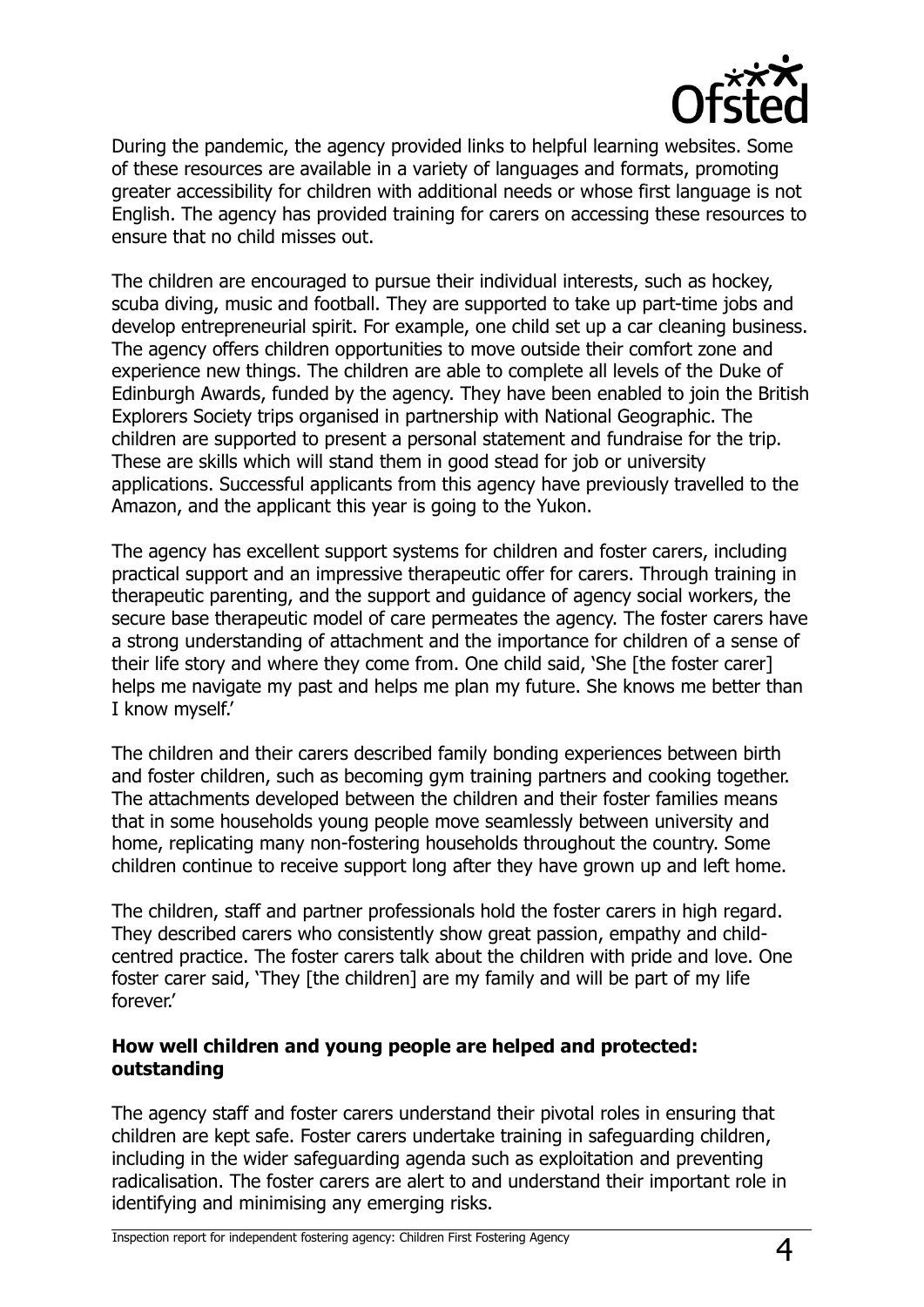

The agency works well in partnership with other agencies to share information about risk to promote the children's safety and well-being. This has helped children's social workers and other agencies to better understand risks to particular children.

The foster carers recognise that elements of risk are essential for children to grow and develop. They support the children to take age and developmentally appropriate risks. Because of the support of their foster carers, the children make significant progress in understanding personal safety. One child said, 'My foster carers are amazing. I reckon if I did not go to live with them then I would be going off the rails.'

Most of the children live in settled fostering family homes and rarely go missing. The vast majority of incidents recorded as children going missing are older children testing boundaries through late return. However, when children have gone missing, foster carers take appropriate action and welcome the children home. One child said, 'I could not go missing again because she [the foster carer] was devastated and in tears when I came back. It made me feel like I was loved.'

The strong presence of the agency social workers and the positive relationships built with the children mean that the children feel able to raise any concerns. One distressed child contacted the agency for help when they felt that their placing authority was not listening to them. They said that contacting the agency 'was the first time I felt listened to'.

The agency provides a robust response to any concerns raised in respect of foster carers. Any safeguarding concerns are shared with safeguarding partner professionals. The agency undertakes internal standards of care reviews when potential concerns are identified. The agency returns all carers who have been subject to a concern, allegation or complaint to the fostering panel for a special review. This good use of panel provides further levels of transparent scrutiny. This has enabled the agency to better identify any patterns and trends with the potential to affect the longer-term suitability of foster carers. This ensures that there is clear documentation of the concerns should the carer apply to foster in the future. This promotes the safety of all children who are looked after.

Agency staff ensure that foster carers' houses are clean, safe and suitable for fostering. While there is no information to suggest that a child was placed at risk of harm, one pet risk assessment did not provide sufficient contextual consideration of potential risk.

#### **The effectiveness of leaders and managers: outstanding**

This is a well-managed agency with effective and purposeful leadership. The manager has successfully driven significant improvement and overseen an organisational culture change of increased monitoring, challenge and accountability.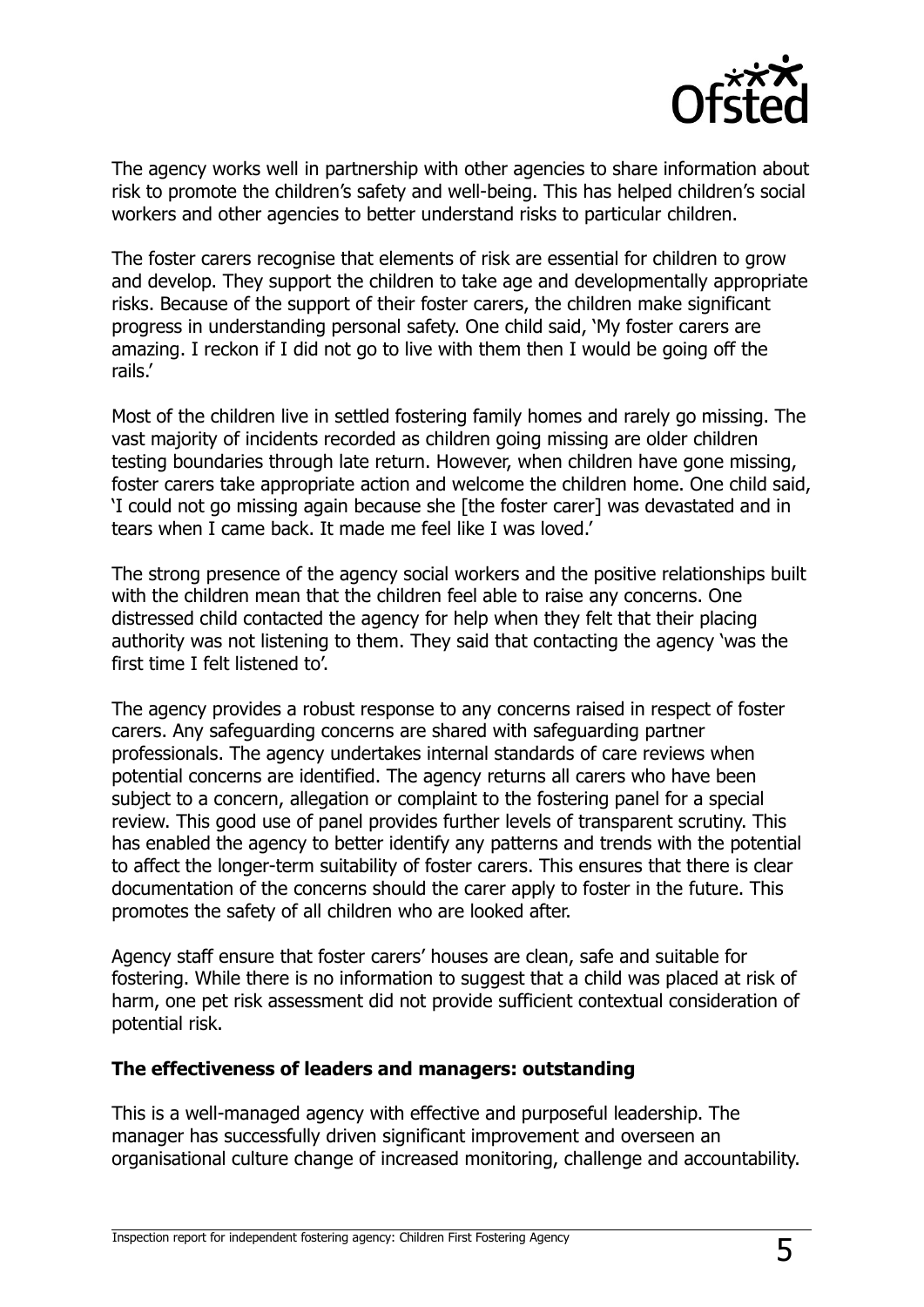

The staff are passionate about what they do and ensure the foster carers and all the children feel respected and valued. Foster carers are well prepared for the initial fostering task through effective pre- and post-approval induction training. They are helped to develop greater understanding of children's emotional needs through good-quality training in therapeutic parenting. The agency social workers and therapists help foster carers integrate the therapeutic model into their care of the children.

The foster carers consistently hold the agency social workers in very high regard. One carer said, 'I don't know what I would have done without her [the agency social worker], she's been amazing.' The agency invests in the carers' well-being. The creativity of the agency staff means that this has not been unduly diluted during the pandemic. Carer support groups continued, with virtual yoga, pamper and well-being sessions. The agency celebrates a nominated carer of the month. Carer appreciation days were held, when staff personally delivered a box of chocolates to each carer, and the annual foster carer's consultation was held virtually, with pizzas delivered to the carers. On the occasions when carers have needed extra support, the agency has stepped up and provided tailored wraparound practical support, legal guidance and individual therapy sessions. Foster carers attribute their confidence and success to the agency, which they said in difficult times 'could not have done more'.

The agency has helped the carers to rise to the challenge of supporting the children through the pandemic. Regular newsletters, virtual activities and creative days out, such as to the socially distanced drive-in cinema, have ensured that carers do not feel isolated.

The agency advocates effectively for the children in its care and has requested independent advocates when appropriate. The trusted relationships that children have with agency workers mean that they are confident to approach the agency directly for support and guidance. In one case, this resulted in the children being reunited with the carer who had previously fostered them for eight years, and who they described as their mother.

The agency has a wide range of systems to consult with the children, including activity days, surveys, agency social work visits and the children's council. As a result, the children feel consulted and valued. One child, when asked about what the agency does best, said, 'They set your life out for the better. Since I came to the agency, my life is the best that it has ever been.'

The manager has high standards and expectations of staff and carers, and high aspirations for the children. There is an embedded culture of reflective practice and learning lessons from any incidents or standards of care investigations. As a result, action is taken to improve practice. However, the manager's supervision is business and target-focused. Therefore, some opportunities to reflect on agency practice and current research are potentially missed.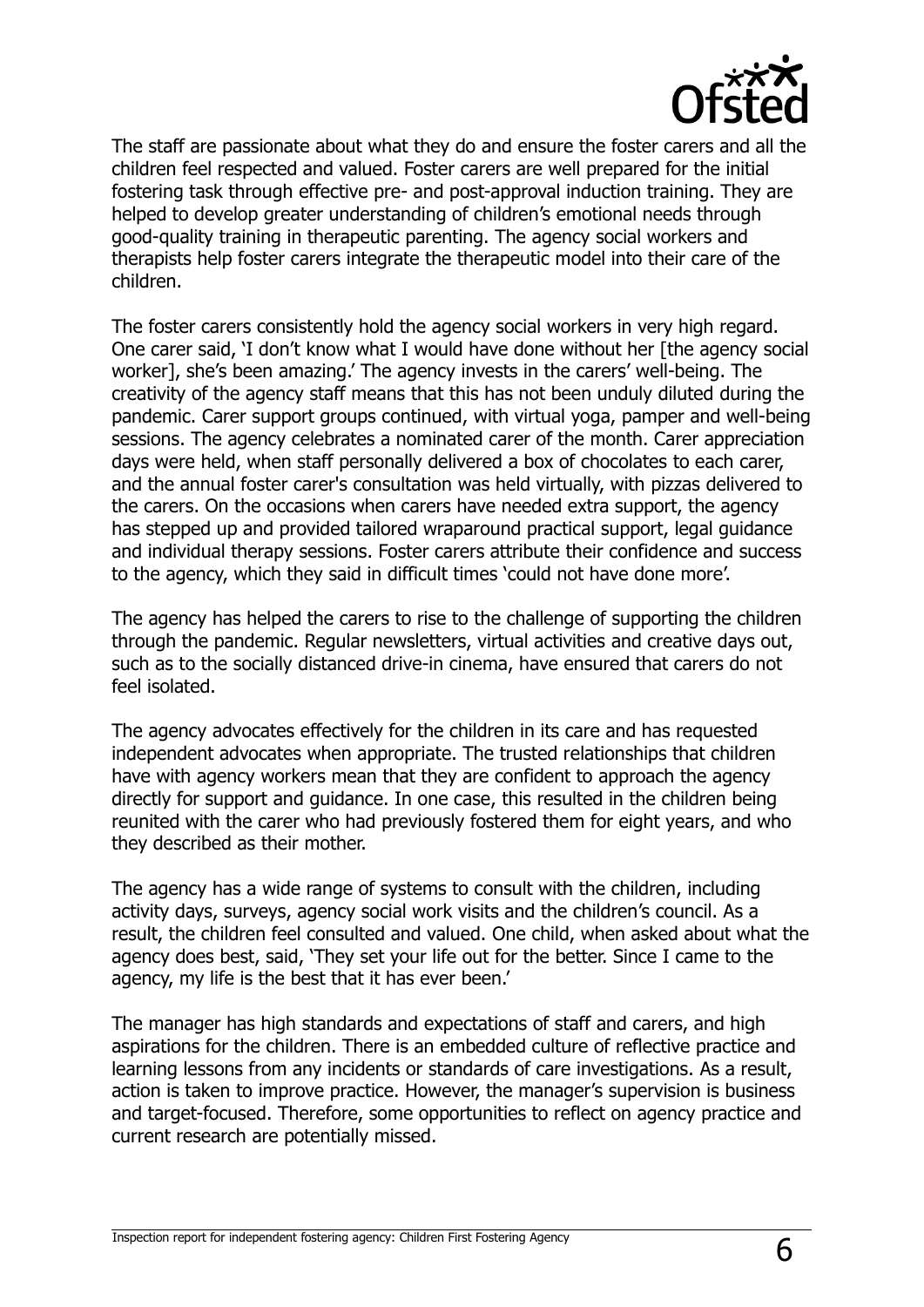

### **What does the independent fostering agency need to do to improve? Recommendations**

- The registered person should ensure that foster carers have guidelines on their health and safety responsibilities, including that avoidable hazards are removed as is consistent with a family home. ('Fostering services: national minimum standards', 10.3)
- The registered person should ensure that suitable arrangements exist for professional reflective supervision for the agency's registered manager. ('Fostering services: national minimum standards', 24.3)

## **Information about this inspection**

Inspectors have looked closely at the experiences and progress of children and young people using the social care common inspection framework. This inspection was carried out under the Care Standards Act 2000 to assess the effectiveness of the service, how it meets the core functions of the service as set out in legislation, and to consider how well it complies with the Fostering Services (England) Regulations 2011 and the national minimum standards.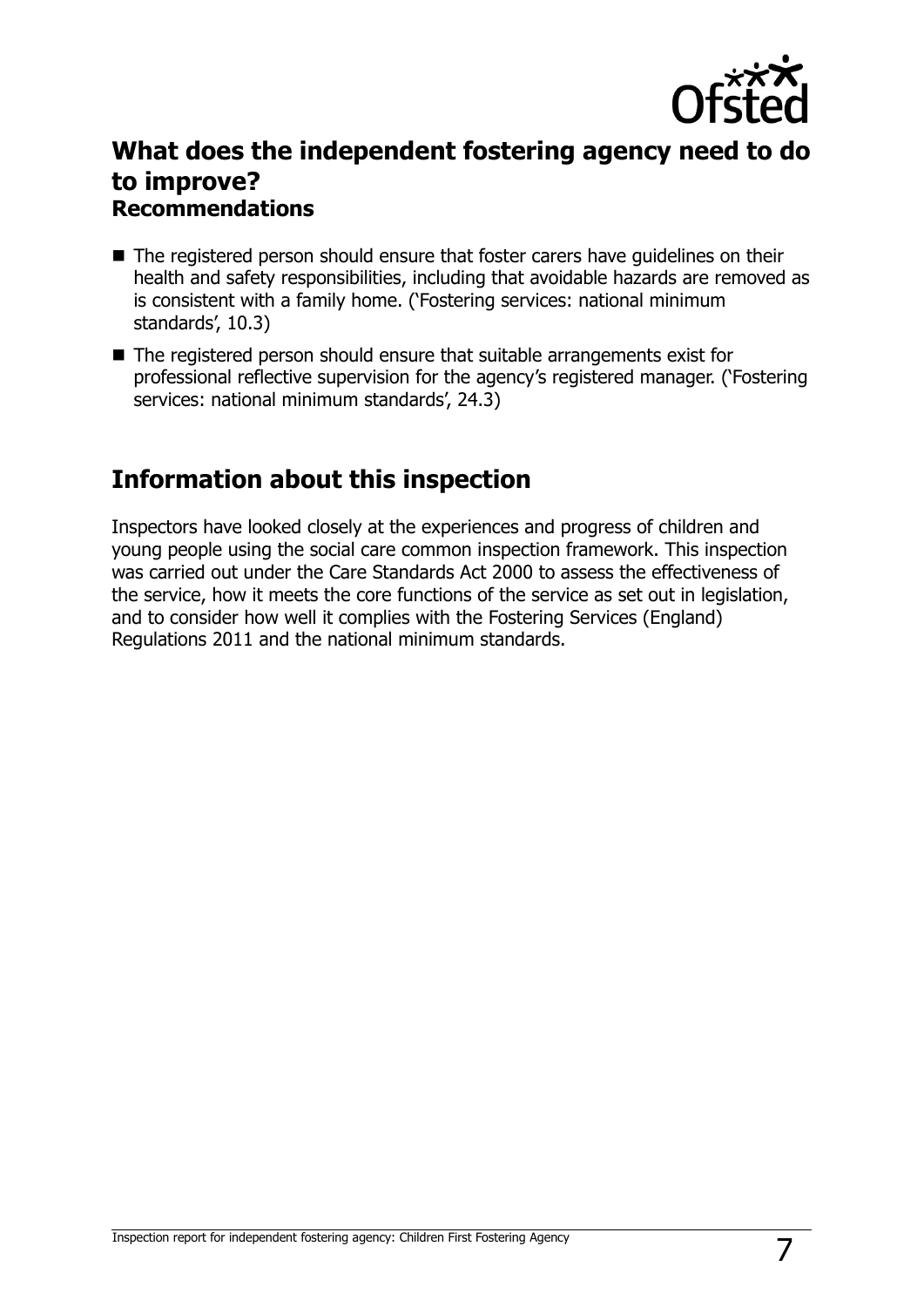

## **Independent fostering agency details**

**Unique reference number:** SC034253

**Registered provider:** Children First Fostering Agency Limited 03894588

**Registered provider address:** Atria, Spa Road, Bolton BL1 4AG

**Responsible individual:** James Flanagan

**Registered manager:** Zazie Chesters

**Telephone number:** 01268 567 330

**Email address:** children-first@cffa.co.uk

## **Inspectors**

Joanna Heller, Social Care Inspector Trish Palmer, Social Care Inspector